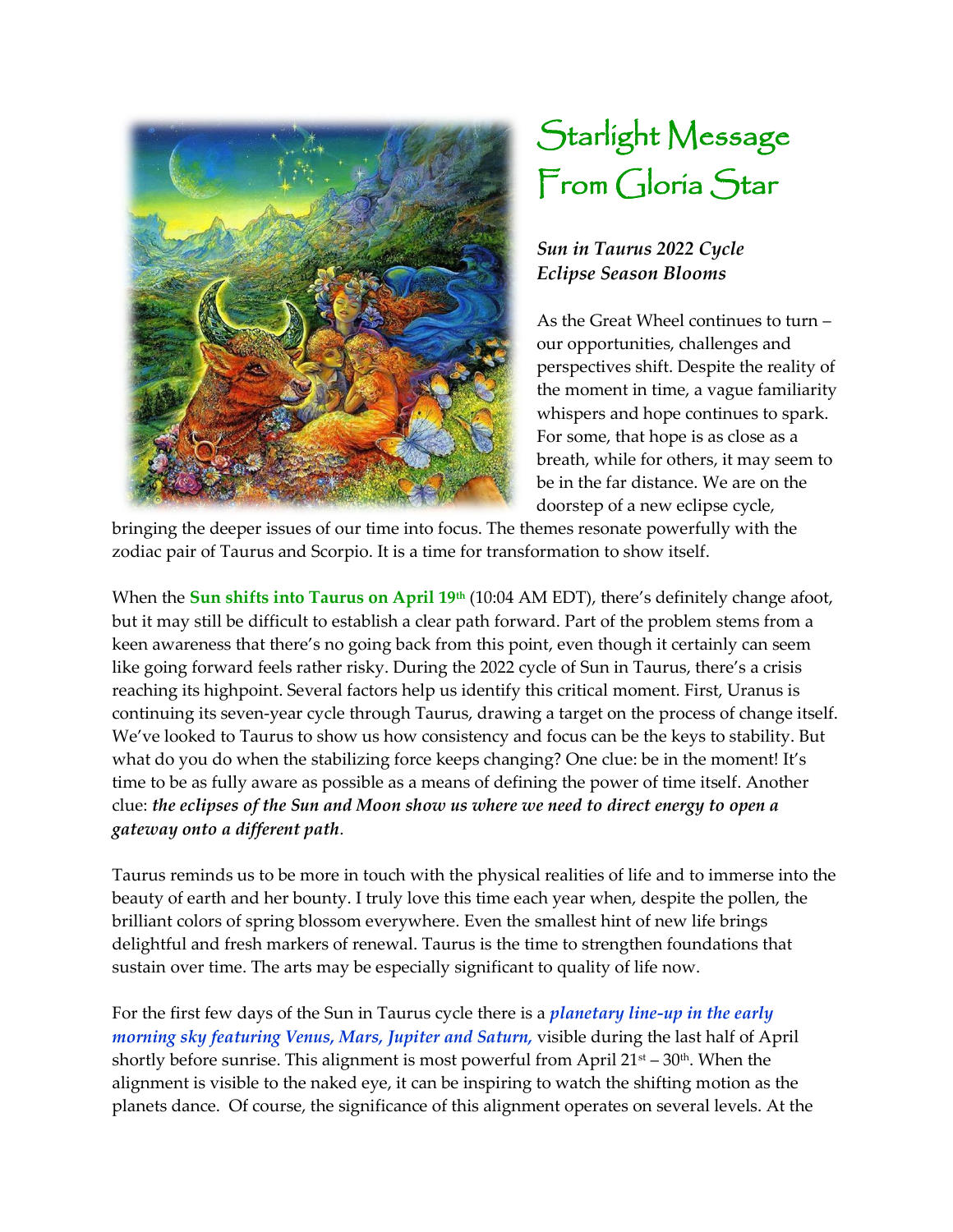least, we are seeing a joining of forces shining through the energies of Venus, Mars, Jupiter and Saturn. Our values, passion, hopes, and responsibility are all working together now. How you see these influences in your life will help you harness the potentials of this powerful time.

The **Partial Solar Eclipse in Taurus occurs April 30th** at 4:27 PM EDT, with the Sun and Moon conjunct Uranus – stimulating potentials for revolutionary change that allows ample room to let your heart lead the way. Whether realistic or not, there's no harm in letting your creative imagination offer up at least a glimmer into what might be possible. From there, a plan of action

may be available in the months ahead. Additionally, the planets Venus, Jupiter and Neptune are conjunct, bringing a powerful capacity to tap into creative inspiration, spiritual connection, generosity and compassion. Value systems are certainly shifting, taking different forms and providing yet another challenge. I continue to use crypto currency as an example, since its use is definitely accelerating.



This eclipse shakes up the status quo, and may almost force awareness that some old systems of doing business may be too cumbersome. But Taurus reminds us to look for the deeper value and ask if the sparkly possibility of the heart's desire is a strengthening potential, or if it's only selfish desire to have what the heart wants no matter the cost. In other words, "what will it cost to take this action?"

The Taurus-Scorpio Eclipse cycle draws attention to the experience of birth, death and rebirth. With the scars of war growing more intense during this period of human history, we can glean from Taurus the qualities necessary to bring about renewal and transformation.

The *Sabian Symbol* for the degree of the zodiac occupied by the Sun's Eclipse is: "**A WOMAN SPRINKLING LONG ROWS OF FLOWERS."** Most certainly this is a time to take in the value of beauty and to make use of what we have created. Gardening itself and growing something can be an especially rewarding experience now. No room for a garden? Try a tiny plant in your window and invite the promise it brings. Reflection can provide inspiration. As this eclipse cycle unfolds, make time to explore what is truly valuable to you. I suggest you start with yourself, and let this be the period when taking care of yourself is a good thing. But it's also the time to answer the chance to be nourishing to others and to take responsibility to let more light shine on your close relationships. What do you see/think/feel when you focus on this image?

Being honest with yourself and others is absolutely required if you are to glean the most valuable qualities from this period. That may require you to end some commitments or to begin a new path. If your life feels boring, this can be the time to break out of that comfort zone and try something completely different. Situations in the Collective that point to such significant periods of change may also manifest in your personal life, even if, in the past, you were able to keep a distance and not have to deal with breaking away personally. Perhaps now is very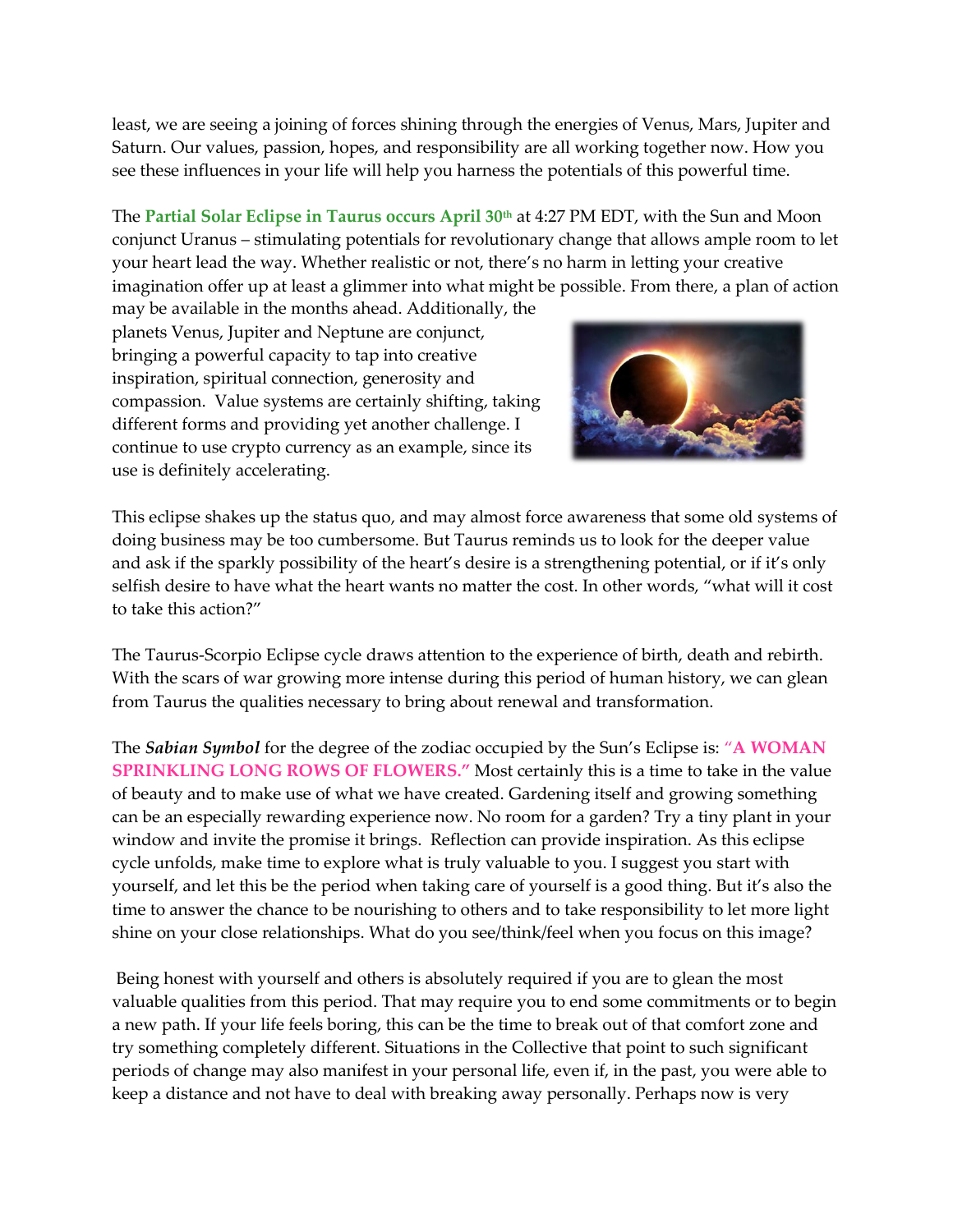different from past circumstance?. Love is the ingredient that helps clarify where you stand and what you truly need. True Love is the ultimate healer.

Additional outstanding cycles join the mix on **May 10th (7:47 AM EDT) when Mercury Retrogrades.** As you know, Mercury's energy shows itself through communication, transportation, and connections between places and people. Technology is driven by Mercury. When Mercury retrogrades, these areas of our lives are often disrupted or destabilized in some way. Mercury will be retrograde until June 3<sup>rd</sup>, and during this three week period, you may have greater success addressing unfinished business and completing projects that have been left too long on the back burner. However, this is not a good time to begin. Negotiating existing contracts and agreements might work out now, but finalizing may have to wait until Mercury leaves this phase on June 3rd .

Also, on **May 10th, gigantic Jupiter moves into Aries** territory, potentially accelerating hostile actions and aggressiveness. Given the horrible destruction that's already occurred during Putin's war, anticipate overreaction, and excess hostility. However, there is a positive potential to Jupiter's cycle in Aries, which lasts until June 2023. This can definitely be a period when courage is positively showing itself. While individual effort may be significant and rewarded, joining together with others whose ideals and beliefs are in harmony can produce phenomenal positive effects.



The **Total Lunar Eclipse in Scorpio peaks on May 16th** at 12:13 AM EDT. Situations building to a crisis may reach their boiling point near the Moon's eclipse period. However, eclipses represent a process and rarely have their full impact on the day the eclipse happens. *Expect circumstances to intensify*, and use the weeks surrounding these eclipses to explore, review, and deepen your understanding of yourself and your life. You may want to extend this into the way you're connecting to the world around you, and

allow yourself to release your attachments to what you no longer need. A time for release and healing, this can be a period of exceptional transformation, allowing fear, negativity and anger to dissolve in the powerful cleansing ethers flowing from the heart of true compassion. With Mars conjunct Neptune in Pisces during the days surrounding the lunar eclipse, there's an invitation to dance with the Muses, and to get into the essence that feeds your creativity opening your heart.

On another level, establishing trust can be difficult if someone promises one thing, but delivers another. If you're dealing with a situation that present more questions than answers, allow your intuition to guide you, but be sure you also know what is real. Sometimes these Neptune-Mars connections give us a clue that deception is afoot!

In your own life, you may be feeling more inspiration, and an impulse to connect more fully with your spirituality. Compassion may also be more awakened. What might you do that will